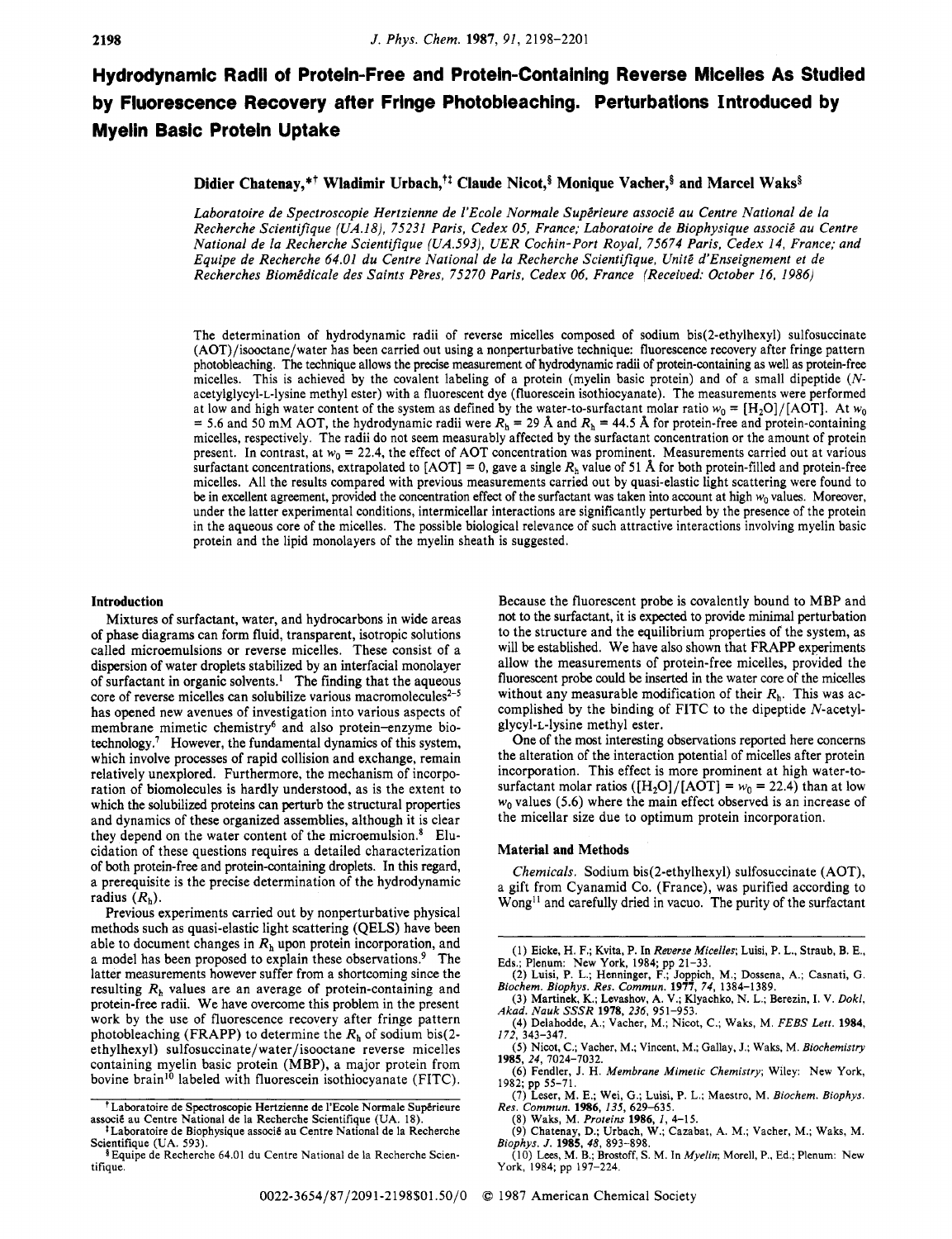# Hydrodynamic Radii of Reverse Micelles

was checked according to the recommendations of Luisi et al.<sup>12</sup> FITC isomer I was from Sigma. Isooctane (Uvasol grade) was purchased from Merck (Darmstadt, FRG). N-Acetylglycyl-Llysine methyl ester acetate was from Serva (Heidelberg, FRG). All materials used were of the best grades commercially available. Myelin basic protein was extracted from bovine brain, purified by the method of Deibler et al.,<sup>13</sup> and lyophilized.

Since the last step before lyophilization consists of a dialysis against 0.1 M acetic acid, the lyophilized protein was extensively dialyzed against pure (MilliQ) water and lyophilized again. This prevents the presence of any electrolyte in reverse micelles as well as low pH values, which dramatically decrease the intensity of FITC fluorescence.<sup>14</sup>

*Labeling with FITC.* This was carried out with MBP and the dipeptide under the following conditions:  $1 \mu$ mol of FITC in 20  $\mu$ L of acetone was added by increments of 5  $\mu$ L to 0.55  $\mu$ mol of MBP solubilized in 1 mL of 50 mM borate (pH 9.0). The mixture was vigorously stirred at 0  $\degree$ C for 20 min and left overnight at 4 °C with slow mixing. After centrifugation, the solution was filtered through a Sephadex G-15 (Pharmacia) 10- **X** 2-cm diameter column, equilibrated with a 0.13 M (1%) ammonium bicarbonate buffer, and adjusted to pH 8.5 with 1 M NH40H. MBP-FTC fractions were separated from unbound dye and lyophilized. The reaction with N-acetylglycyl-L-lysine methyl ester acetate was carried out by a slightly different procedure:  $40 \mu$ mol of dipeptide dissolved in 4 mL of 0.13 M ammonium bicarbonate (pH 8.5) was added to 5.5  $\mu$ mol of FITC as a dry powder. The mixture was then vigorously stirred for 2 h at  $0^{\circ}$ C and left overnight with slow mixing at 4 °C. The labeled dipeptide was separated from unbound dye **on** a Bio-Rad P-2 12.5- **X** 0.9-cm diameter column, equilibrated in bicarbonate buffer (pH 8.5), collected, and kept frozen.

*Preparation* of *Microemulsions.* The micellar solutions were prepared by addition of measured volumes of isooctane to dry preweighed amounts of AOT. The required volume of MilliQ (Millipore) purified water was delivered with Hamilton syringes, and the samples were shaken until optically clear. Dried, preweighed quantities of MBP were added and left at room temperature. Usually, solubilization was achieved in less than 1 h; when necessary, mixtures were sonicated for 2 min. For the dipeptide, measured volumes of FTC-dipeptide aqueous solution were directly injected into the AOT-isooctane solution with a Hamilton syringe in order to obtain the required  $w_0$  values, and gently shaken.

#### **Instruments**

The absorption spectra were measured **on** a Cary Model 118 spectrophotometer. A millimolar extinction coefficient of 10.7 *cm-'* was **used** for MBP at 278 nm. The optical density of micellar solutions of MBP-FTC was kept between 0.1 and 0.2 at 495 nm  $(\epsilon = 72100 \text{ M}^{-1} \text{ cm}^{-1}$  at pH >8.1) (ref 14). Fluorescence spectra were measured **on** a SLM 8000 spectrofluorometer coupled to a Hewlett-Packard 9815 A minicomputer. Steady-state anisotropy measurements were performed **on** the same instrument in the T format configuration, as already described.<sup>5</sup>

*FRAPP Measurements.* The experimental setup is shown in Figure 1. The principle of the experiment is as follows. The fluorescence of the dye molecules (FITC) bound to MBP can be destroyed by intense laser (Spectra Physics) illumination  $(\lambda_{\text{exc}} =$ 488 nm). In a first step, the sample is illuminated with a highintensity fringe pattern produced by two crossed laser beams; this creates a nonuniform dye concentration distribution, since some of the dye molecules located in the bright fringes are irreversibly destroyed. Then, the relaxation of this concentration profile is monitored with the same fringe pattern, but of much weaker



**Figure 1. Scheme of the experimental setup for FRAPP measurements:**  The laser is an argon ion laser (Spectra Physics);  $L_1$  and  $L_2$ , glass plates producing two beams of unequal intensities; C, chopper;  $M_1$  and  $M_2$ , **mirrors; PZT, piezoelectric stack; SM, spherical mirror;** L, **high aperture lens; S, sample; F, filter centered at the fluorescence wavelength; S, shutter; LIA, lock-in amplifier; MCA, multichannel analyzer.** 

intensity in order to prevent a further bleaching of the dye. The system is monitored by simply measuring the fluorescence intensity as a function of time. The diffusion coefficient *D* is obtained from the characteristic time  $\tau$  of the fluorescence recovery curve

$$
D = i^2/4\pi^2\tau
$$

where *i* is the fringe spacing. The apparent hydrodynamic radius is calculated from

$$
R_{\rm h}^{\rm a} = kT/6\pi\eta D
$$

where  $k$  is the Boltzmann constant,  $T$  the absolute temperature, and  $\eta$  the isooctane viscosity. In order to increase the signalto-noise ratio, we have used a phase-modulated interferometer, which produces a modulated fluorescence signal detected by a lock-in amplifier. For each sample, three experiments were performed at different values *of* the interfringe spacing (in the range of  $10-100 \mu m$ ) in order to check the  $i^2$  dependence of the fluorescence recovery characteristic time. Each recovery curve was then fitted with a single exponential.

*QELS measurements* were done as described by Chatenay et al.<sup>9</sup> Both experimental techniques were carried out at 20  $^{\circ}$ C.

# **Results**

**Upon** incorporation in reverse micelles, FITC covalently bound to an amino group has absorption and fluorescence spectra very similar to those obtained in aqueous solutions and already published by different investigators.<sup>14,15</sup> Indeed, for MBP-FTC both absorption and fluorescence excitation spectra yielded, as expected at pH  $>8$ , a maximum at  $\lambda = 495$  nm and a shoulder at 460 nm. The binding of the fluorescent dye to the protein or to the dipeptide was further evidenced by steady-state anisotropy measurements  $(\lambda_{\text{exc}} = 488 \text{ nm})$ . In aqueous solutions, FITC displayed a value of 0.02 (in arbitrary units), in reverse micelles at low *wo* values, the anisotropy increased to 0.127, while after binding to MBP the value rose again to 0.262, indicating a sharp decrease in the mobility of the fluorescent dye.

*Protein-Free Droplets.* The measurements were carried out at two  $w_0$  values, 5.6 and 22.4, i.e., at low and high water content of the micellar system, using a FITC labeled dipeptide (see methods section). At  $w_0 = 5.6$  and at 50 mM AOT, the  $R_h$  of protein-free droplets was measured by FRAPP. The value obtained,  $R_h = 29 \pm 1$  Å, is identical with that of protein or peptide-free droplets measured by QELS and reported previously.<sup>9</sup> At high water content  $(w_0 = 22.4)$ , the radius  $R_h = 60 \pm 1$  a, measured in 50 mM AOT, differs from that measured by QELS experiments,  $R_h = 50 \pm 1$  Å. Since it appears very unlikely that

**<sup>(1 1)</sup> Wong, M.; Thomas, J. K.; GrBtzel, M.** *J. Am. Chem. SOC.* **1976,** *98,*  **2391-2397.** 

**<sup>(12)</sup> Luisi, P. L.; Meier, P.; Imre, V. E.; Pande, A. In** *Reverse Micelles;*  **Luisi, P. L., Straub, B. E., Eds.; Plenum: New York, 1984; pp 323-337. (13) Deibler, G. E.; Martenson, R. E.; Kies, M. W.** *Prep. Biochem.* **1972,** 

**<sup>(14)</sup> Garel, G. E.** *Eur. J. Biochem.* **1976, 70, 179-189.**  *2,* **139-167.** 

**<sup>(15)</sup> Tietze, F.; Mortimore, G. E.; Lomax,** N. **R.** *Biochim. Biophys. Acta*  **1962,** 59, **336-346.**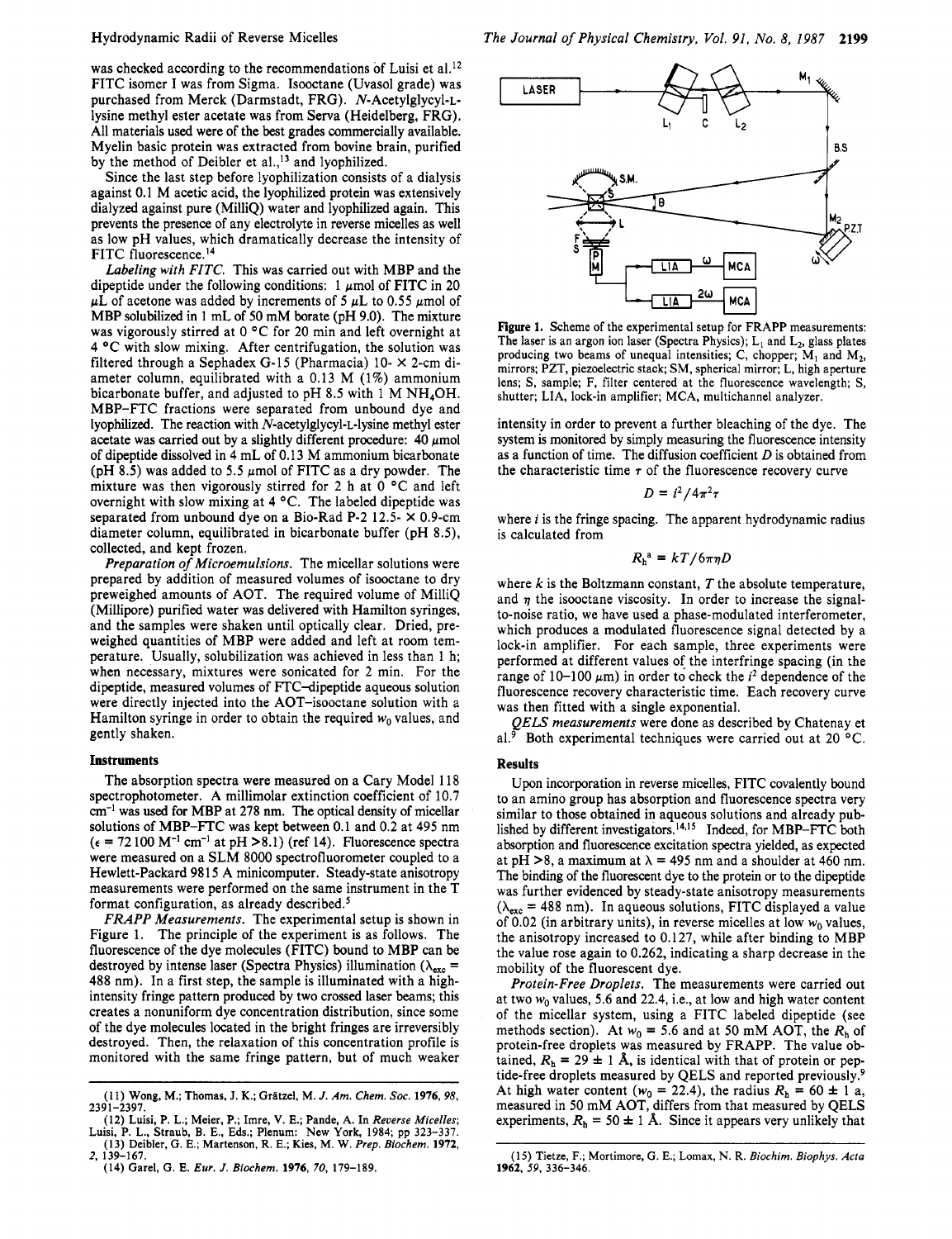

**Figure 2.** Variation of the apparent hydrodynamic radius  $(R<sub>h</sub><sup>a</sup>)$  of protein-free reverse micelles, measured by FRAPP at  $w_0 = 22.4$  and using a fluorescent dipeptide (see methods section).



**Figure 3.** Hydrodynamic radius  $(R_h)$  of reverse micelles measured by FRAPP at  $w_0 = 5.6$  and 50 mM AOT, as a function of protein occupancy factor  $f$ . ( $f$  is defined as the percent of protein molecules per number of droplets initially present in the system.)

the incorporation of a small dipeptide into the aqueous core of a rather large reverse micelle might increase the  $R<sub>h</sub>$  to such an extent, the possibility of concentration effects due to micellar interactions was investigated. We have therefore carried out a series of FRAPP experiments at several AOT concentrations ranging from **25** to 100 mM. As shown in Figure **2,** the value of  $R<sub>h</sub>$  decreases with decreasing surfactant concentrations and the curve extrapolates to a value of  $50 \pm 1$  Å for zero AOT concentration. The extrapolated value is therefore consistent with the values obtained by QELS.

*Protein-Containing Droplets.* The *Rh* of MBP-FTC-containing droplets was measured under similar experimental conditions. As shown in Figure 3, at  $w_0 = 5.6$  and at 50 mM AOT, the  $R_h$  of droplets remains constant over a wide range of protein occupancy. The protein occupancy factor  $f$  is defined here as the percentage of protein molecules, determined from absorption at **280** nm, per number of droplets initially present in the system and calculated from the surfactant concentration and the aggregation number (Le., the number of surfactant molecules **per** micelle). The value of  $R_h$  determined here is 44.5  $\pm$  1 Å, again in excellent agreement with the plateau value obtained as a function of  $f$  (for  $f > 3.3$ ) in earlier QELS experiments, where  $R_h = 43 \pm 1 \text{ Å}$ .

Since at high water content FRAPP experiments with protein-free droplets have shown a marked dependence of  $R<sub>h</sub>$  on AOT concentration, the *Rh* of MBP-FTC-containing micelles was measured at several surfactant concentrations. As illustrated in Figure 4, the experimental curves extrapolate to  $R_h = 51 \pm 1$  Å, for zero AOT concentration. Furthermore, the extrapolation is identical for all the values of protein occupancy measured.

At first, this result seems to be inconsistent with the increase of  $R_h$  values as a function of protein micellar occupancy observed by earlier QELS experiments, at a single AOT concentration (50 mM) and yielding to a value of **57 A.9** Therefore, we have again performed a series of QELS experiments for *f* = *55%,* at several AOT concentrations. Figure *5* illustrates the result of such experiments. Here again, when the curve is extrapolated for zero





**7ot** 

 $R_L^2(\dot{A})$ 

measured by FRAPP as a function of AOT concentration, at  $w_0 = 22.4$ , for values of  $f = 80\%$  (.), 55% (.), and 30% (O), respectively.



**Figure 5.** Variation of the apparent hydrodynamic radius  $(R_h^a)$  of protein-containing and protein-free reverse micelles with AOT concentration, measured by QELS at  $w_0 = 22.4$ . The protein occupancy factor is  $f =$ 55% ( $\bullet$ ) and  $f = 0$  ( $\circ$ ). Experiments were carried out as previously described.<sup>9</sup>

AOT concentration, the same value of  $R_h = 51 \pm 1$  Å is obtained. However, for  $f = 0$  the value of  $R_h = 51 \pm 1$  Å is independent of AOT concentration. It can be concluded that, at  $w_0 = 22.4$ , the  $R_h$  values of protein-free and protein-containing droplets are identical for zero AOT concentration and for all the values of  $f$ measured. These results underline the fact that, at high water content, care must be exercised in the estimation of  $R<sub>h</sub>$  at finite surfactant concentrations, since intermicellar interactions can significantly affect the diffusion measurements.

## **Discussion**

In an earlier publication<sup>9</sup> we have discussed in detail a model to account for the structural modifications observed in micellar systems by QELS after MBP incorporation. The model, derived from the water-shell model described by Bonner et al., <sup>16</sup> is purely geometrical, each protein molecule being enclosed in a large micelle built up, when required, from several initially empty droplets. One of the goals of this investigation was to refine previous measurements carried out by another nonperturbative technique? A fundamental difference between the two techniques lies in the fact that while QELS measurements lead to an average *Rh* value of protein-filled and protein-free micelles, FRAPP allows the size determination of exclusively the protein-filled micelles. Incidentally, we have also demonstrated that the presence of a fluorescent dipeptide does not measurably affect the size of the aqueous core of reverse micellar droplets. The method which thus provides a direct estimation of their radius can be safely used for further studies of "empty" (protein-free) micelles, at any amount of water present. **In** this respect, it is interesting to note that the free fluorescent label entrapped in the micelles does not bleach.

Several significant points deserve comment. At low water content, the  $R<sub>h</sub>$  values obtained by both techniques are in excellent agreement and confirm the validity of the above-mentioned model. At  $w_0$  = 5.6, experiments have been carried out at a finite AOT concentration (50 mM), since **no** concentration effect has been reported whatsoever by investigators using various physical methods: ultracentrifugation, fluorescence, photon correlation spectroscopy, nuclear magnetic resonance.<sup>16-19</sup> All these results